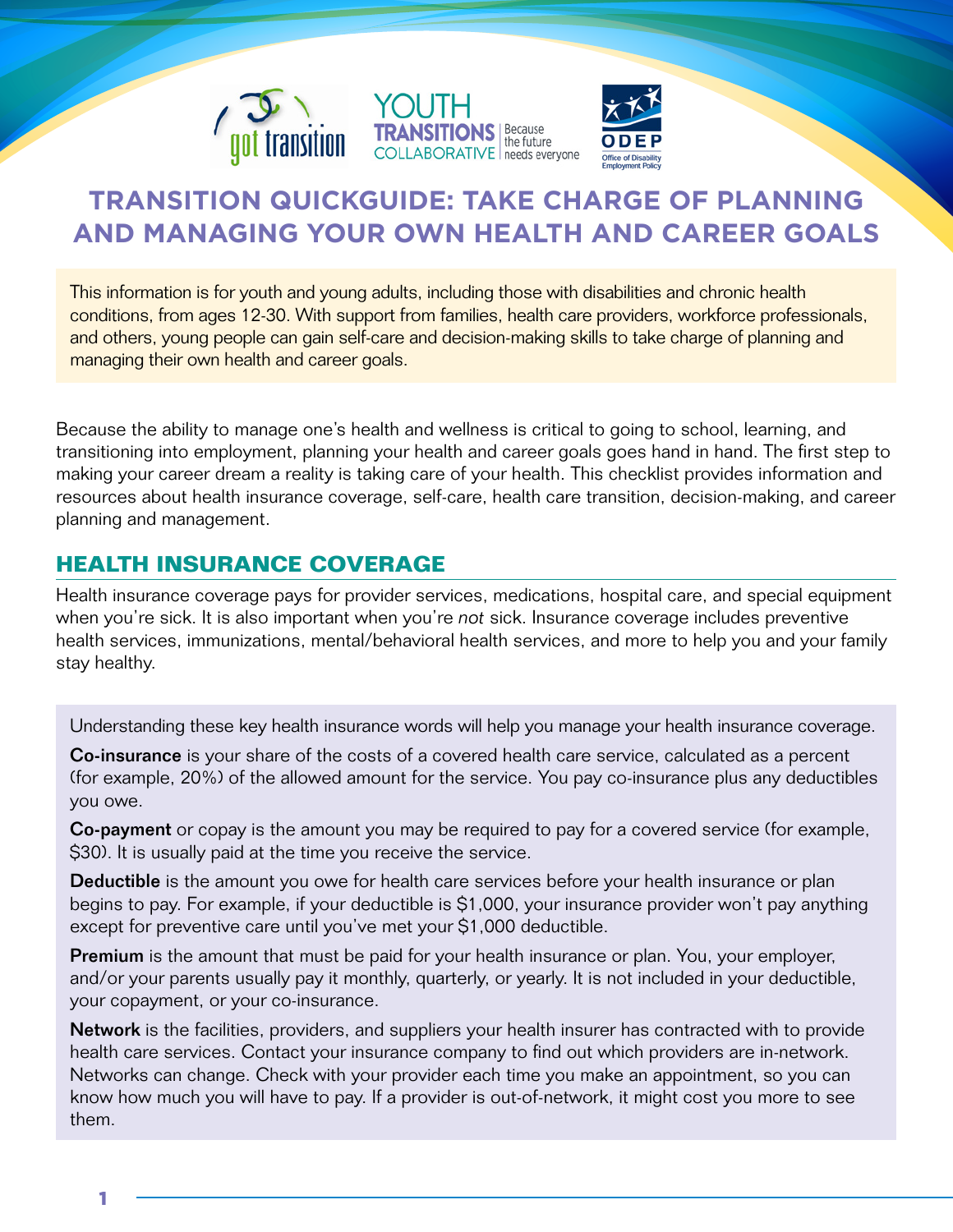## What do I need to know?

- □ Your options for health insurance coverage depend on a variety of factors, including your age, state of residence, income level, employment status, and other personal circumstances.
- $\Box$  The costs you are responsible for co-insurance, co-payment, deductible, and premium.
- The cost difference between seeing a provider *in-network and out-of-network*.
- $\square$  The cost you have to pay for prescription medicine.
- Limits on the number of visits for certain services, such as physical therapy or home health care.
- $\square$  Requirements for approval to see a specialist or go to the hospital.

## **Resources You Can Use**

- $\triangleright$  Healthcare. Gov is the destination for the Health Insurance Marketplace if you do not have coverage through a job, Medicaid, CHIP or another source. It provides information about health care plans and prices to help you decide what plan would be a good fit for you and within your budget.
- $\triangleright$  [From Coverage to Care](https://marketplace.cms.gov/technical-assistance-resources/c2c.html) provides written resources and videos to help people with new health care coverage understand their benefits and connect to care. The [From Coverage to Care, A Roadmap to Better Care and](https://marketplace.cms.gov/technical-assistance-resources/c2c-roadmap.pdf)  [a Healthier You](https://marketplace.cms.gov/technical-assistance-resources/c2c-roadmap.pdf) provides information from start to finish on how to get and manage your health care insurance coverage.
- $\triangleright$  [Young Invincibles FAQs](http://younginvincibles.org/faqs/) provide answers to frequently asked questions about health care law, including the Affordable Care Act.
- $\triangleright$  The [Catalyst Center](http://www.hdwg.org/catalyst/) provides information related to health insurance for youth with disabilities and their families.



## **SELF-CARE**

Self-care involves actions you take to care for your physical and mental health. These include learning about your medical conditions, how often you need to take your medications, and how to make your own appointments.

#### What do I need to know?

- $\Box$  Taking charge of your own health care takes time and patience. Seeing your provider alone, making your own appointments, and filling prescriptions may be challenging at first but gets easier with practice.
- $\Box$  Learn as much as possible about your health needs, your family history, your medical condition and your medications, what preventive steps help you stay healthy, and what to do in case of a medical emergency.



Health care coverage purchased through the Health Insurance Marketplace has no lifetime or annual caps on essential health benefits, and preexisting conditions exclusions have been eliminated.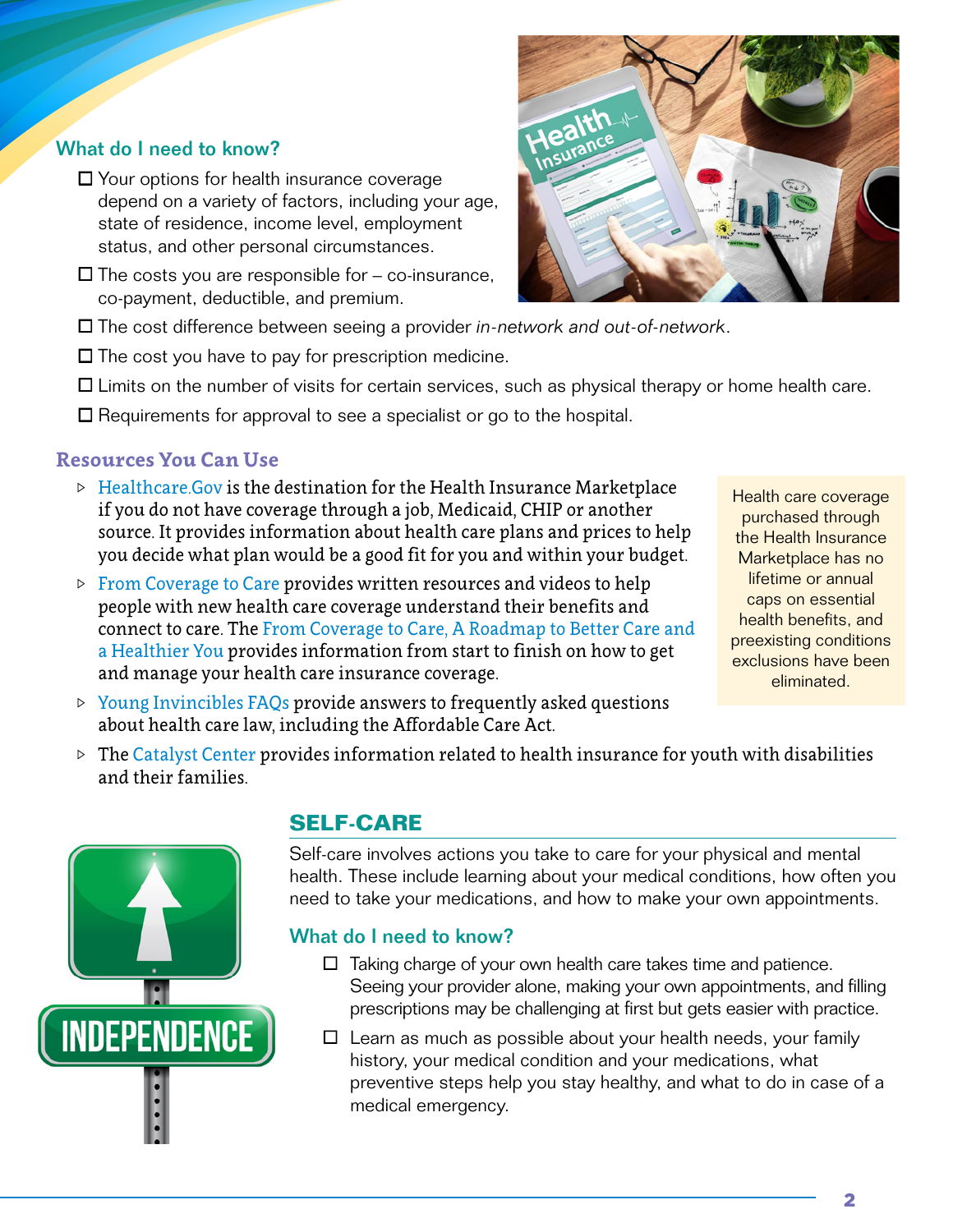- $\Box$  Use a calendar, either a paper one or one on your phone, to keep track of doctors' appointments and medication refills.
- Have your insurance card with you at all times. If you don't have an insurance card or another document to use as proof of your insurance, ask your parents or family how to get it or contact your insurance provider.
- □ Save the phone numbers and addresses of your doctor(s) and pharmacy in your cell phone or on a card in your wallet. Oftentimes a pharmacy will require the name and address of your doctor, so it's a good thing to have.
- $\Box$  Keep a medical summary on your phone or in your wallet that lists your diagnosis, medications, allergies, emergency contacts, and past medical services.

#### **Resources You Can Use**

- $\triangleright$  Got Transition's [Sample Medical Summary and Emergency Care Plan](http://www.gottransition.org/resourceGet.cfm?id=227) can be useful to keep track of your medical information. Work with your health care provider to fill it out.
- $\triangleright$  Disability. Gov connects people with disabilities, their families, and their caregivers to resources on topics such as benefits, civil rights, community life, education, emergency preparedness, employment, health, housing, technology, and transportation. Learning about disability-related programs, services, policies, laws, and regulations is another crucial element to taking care of yourself.

# **HEALTH CARE TRANSITION**

Health care transition is the purposeful, planned movement of adolescents and young adults from child-centered to adult-centered medical care.

#### What do I need to know?

- Every young adult transitions to adult care and most to a new doctor(s), usually between ages 18 and 21.
- 
- □ Adult-centered care is different from pediatric care. Parents and family are no longer in charge after age 18 - *you are* Finding an adult doctor who meets your needs can take some time.
- $\Box$  If you go to a pediatrician, find out when you will have to switch to an adult doctor, and ask if your
- doctor can help you find a new doctor.
- $\Box$  Talk to your doctor's office staff to make sure your medical information is sent to your new doctor.
- $\Box$  Ask your new adult provider about the services they provide and their costs, as well as the insurance plans they accept.

#### **Resources You Can Use**

- $\triangleright$  Got Transition's [Transition Readiness Assessment checklist](http://www.gottransition.org/resourceGet.cfm?id=224) can help you identify needed health care skills to become more independent.
- $\triangleright$  Got Transition's [Dr. Right: The Right Way to Discuss Transition](https://www.youtube.com/watch?v=6EJkOYmkxmE) video shows a young woman talking with her health care provider about her health care transition plan.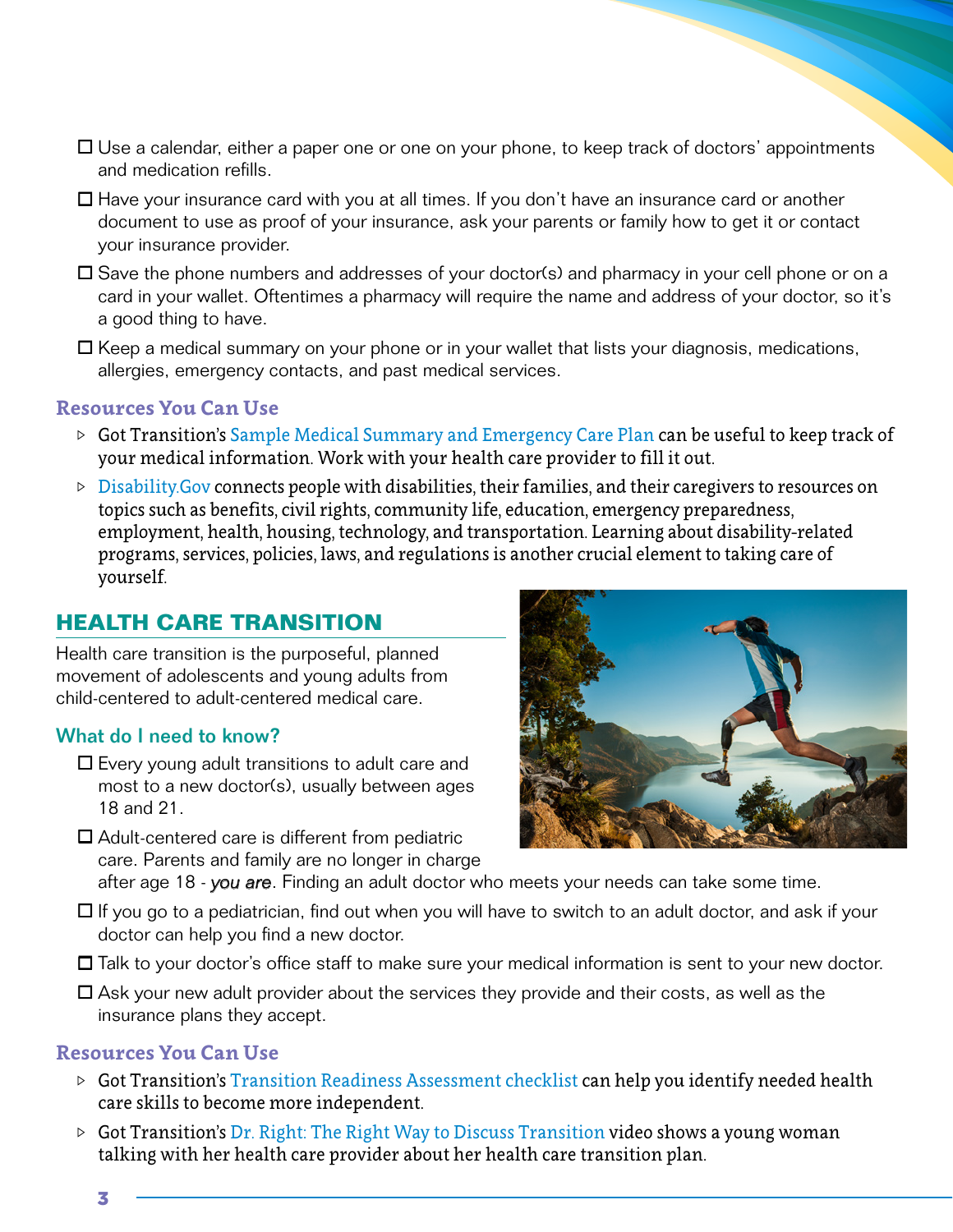# **DECISION-MAKING**

Decision-making is a skill that requires practice and a variety of experiences. Having this skill will allow you to choose the best course of action to take care of your health and well-being in partnership with your health care providers.

## What do I need to know?

- $\Box$  When you turn 18, you are in charge of making your own health care decisions and are also the only one that can access your medical information, unless other plans are made.
- $\Box$  If you want to have your family or others involved in making your health care decisions or knowing your medical information, you will need to give written permission to your health care providers.
- $\Box$  There are a range of options for assistance in decision-making after age 18, ranging from the least restrictive (signed consent form at doctor's office) to the most restrictive (legal guardianship). Another option to consider is supported decision-making, which allows you to direct your own health care with assistance from others whom you trust to help you understand and make decisions for yourself. It is best to consider these options well before age 18.
- $\Box$  If you need support with making health care decisions, become familiar with available resources as early as possible. Disability groups in your state can help guide you to free or inexpensive legal resources.

#### **Resources You Can Use**

- $\triangleright$  Got Transition's [Resources on Guardianship and Decision-Making](http://www.gottransition.org/resources/index.cfm#guardianshipanddecisionmaking) provide tips and webinars about health care decision-making for youth with disabilities.
- $\triangleright$  The Department of Health and Human Services' Office for Civil Rights' Sharing Health [Information with Family Members and Friends](http://www.hhs.gov/ocr/privacy/hipaa/understanding/consumers/sharing-family-friends.pdf) provides information about the Health Insurance Portability and Accountability Act of 1996 (HIPPA).
- $\triangleright$  The Supported Decision-Making: An [Agenda for Action brief](http://bbi.syr.edu/news_events/news/2014/02/Supported%20Decision%20Making-2014.pdf) provides an overview of action steps, legal issues, policies and practices, and research issues to consider when providing people in need of support with individualized decisionmaking assistance.

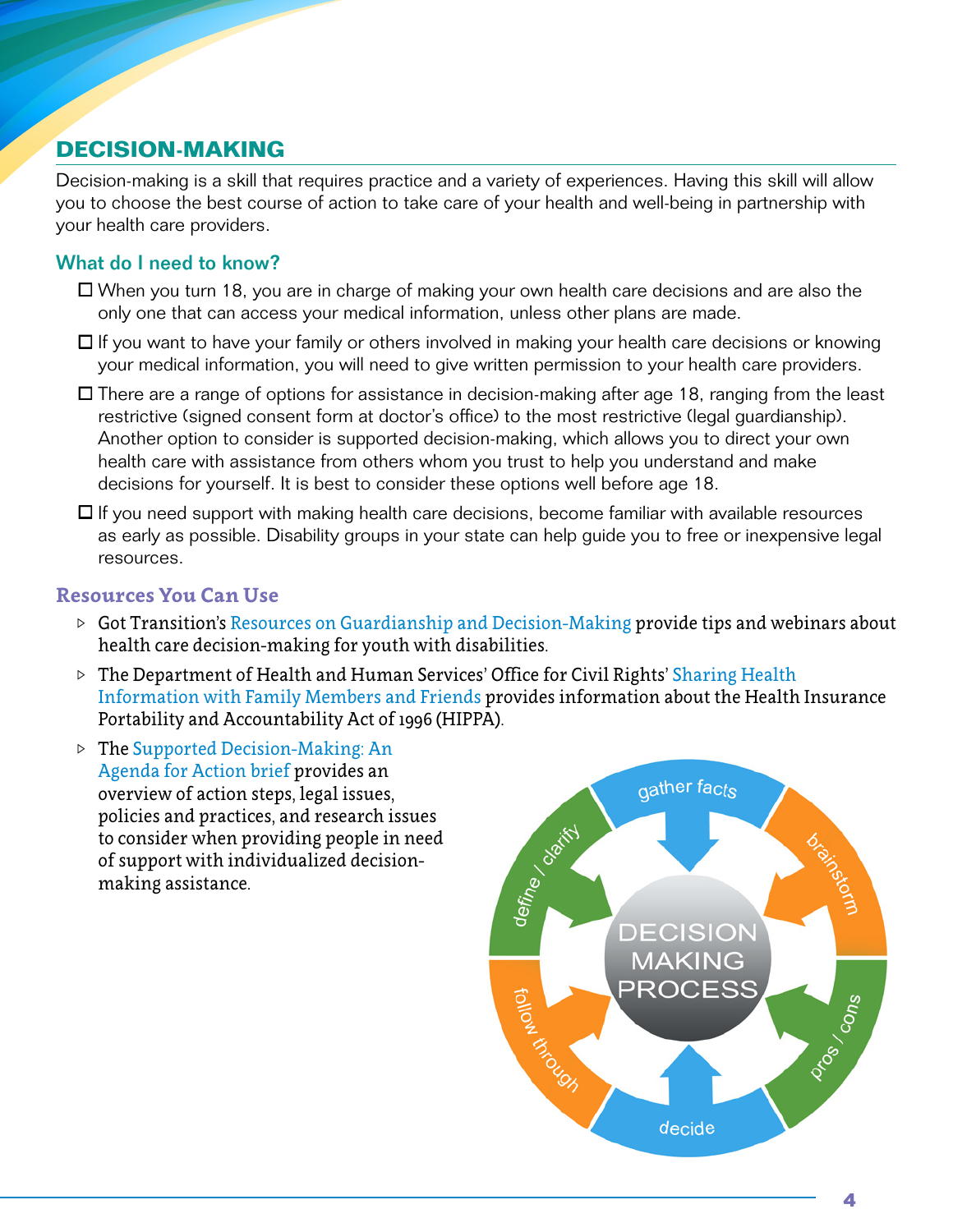# **CAREER PLANNING AND MANAGEMENT**

Career planning and management involves acquiring the job search skills needed to secure employment in a chosen career path, and to maximize your employability across the life span. It also involves the continued development of career readiness skills and the traits, work habits, and behaviors associated with a lifelong commitment to seeking new opportunities for gaining skills and experiences.

## What do I need to know?

- $\Box$  Understanding the role of your health when thinking about your career plans will help set you up for a successful transition into adulthood.
- $\Box$  It's good to have a variety of paid and unpaid workbased learning experiences, including part-time or summer jobs, community service, volunteer work,



apprenticeships or internships. Having these experiences can help you learn about the types of careers that most interest you and about how to manage your health and/or need for reasonable accommodation in different employment situations.

- $\Box$  Telling someone you have a disability is a very personal decision. Knowing how and when disclosure will be most effective is something that takes thought and practice. Practicing with your friends and family will give you a chance to explore how to disclose your disability and request an accommodation, if needed.
- $\Box$  A great way to start your search for paid or unpaid work-based learning experience is to ask your friends and family if they know about opportunities that match your interests and will help you prepare for your dream career.
- $\square$  Learn how to expand your network. When networking for the purpose of career development, this means talking with friends, family members, teachers, community leaders, and acquaintances about your goals, interests, and dreams.
- $\Box$  Everyone can work, if they have the right supports in place. In addition to financial benefits, including access to employer-based health insurance, work contributes to one's overall health by helping maintain physical and mental fitness.
- Many employers provide insurance as a job benefit. Employer-based health insurance is one of the most common ways people get health insurance as adults.
- $\Box$  Learn about the salary and benefits package before accepting a job offer. For example, some employers may offer health insurance only when you work 40 hours a week.
- $\Box$  If you receive Social Security benefits, talk to your benefits counselor about work incentive opportunities that allow you to keep your benefits while working.